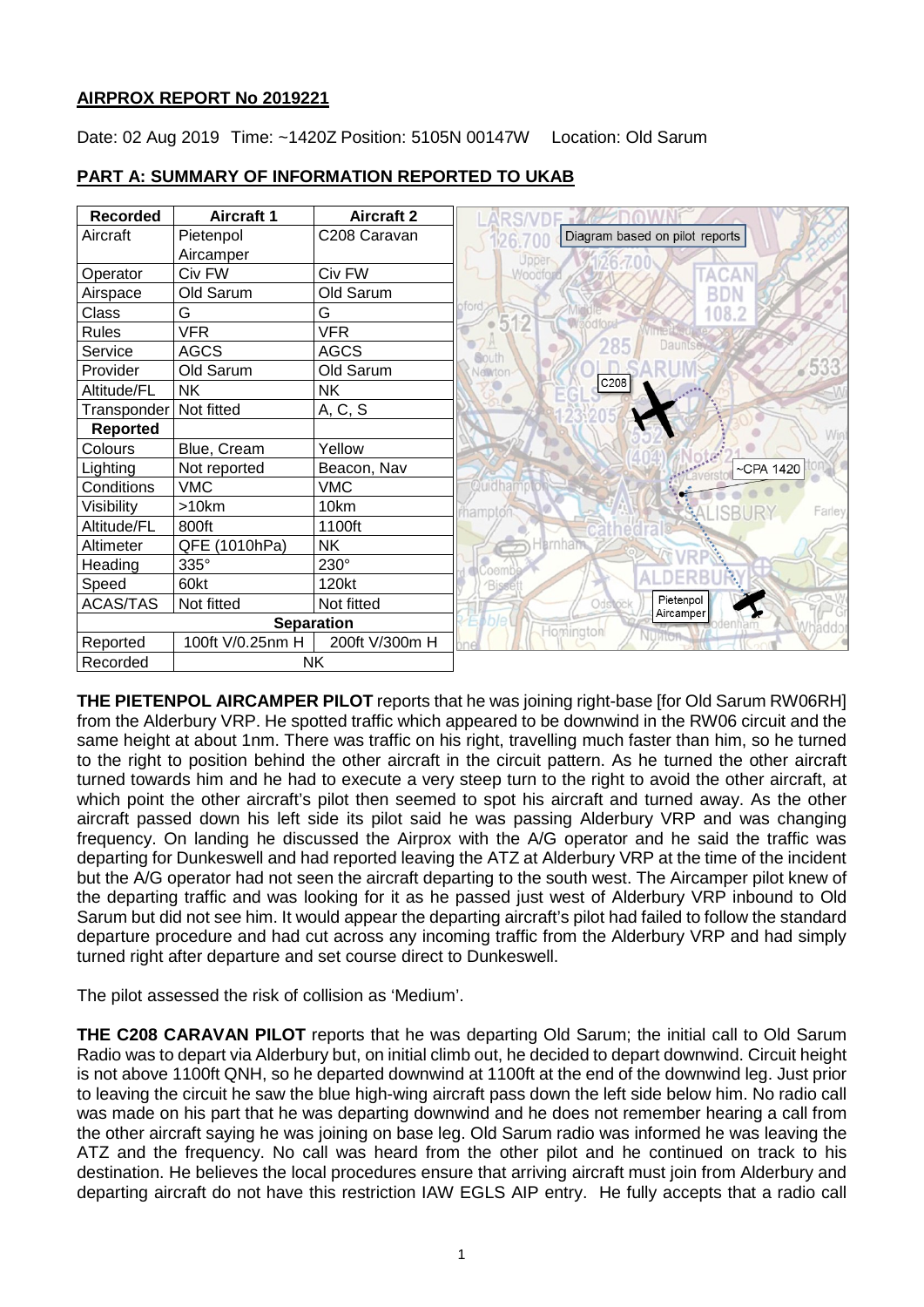stating his new intentions would have alerted any circuit joining traffic. He did not see the aircraft on his left side until it passed down the left side and below him.

The pilot assessed the risk of collision as 'Low'.

**THE OLD SARUM AIR GROUND OPERATOR** reports that the C208 departed at 1420 from RW06RH. The correct procedure is to depart the circuit from the crosswind leg routing to east abeam the Alderbury VRP. A few minutes earlier the pilot of the Aircamper had reported inbound and was passed the relevant airfield information. The procedure for the inbound aircraft is to pass to the west of the Alderbury VRP routing direct to join the circuit on right base at circuit height, 800ft QFE. At 14:23 he initiated "Parachute procedures" which means 5mins to canopies in the overhead. His attention was drawn to ensuring there was nothing to affect the parachute drop. The pilot of the C208 reported departing the circuit and changing to en-route frequency. At this point he was not aware anything had happened. The Aircamper landed at 14:26 and, after parking the aircraft, the pilot came to the tower to report the incident. At the time of the event his attention was drawn away by other aircraft movements and the impending Para drop and so he did not witness the Airprox between the two aircraft. On speaking to the pilot of the C208 later on the phone he said he had departed the circuit from the downwind leg instead of crosswind. He said his intention was to depart as per procedure, but he had departed from downwind on an earlier sortie when on Para drop as a check pilot. The Para drop aircraft does sometimes depart from downwind but in a climb all the way with permission from Boscombe Down. He understands that the C208 pilot departed the circuit from the downwind leg at circuit height to head south-west coming close to the Aircamper joining right base at circuit height forcing the Aircamper pilot to take avoiding action.

### **Factual Background**

The weather at Boscombe Down was recorded as follows:

METAR EGDM 021250Z 36006KT CAVOK 23/13 Q1020 NOSIG

#### **Analysis and Investigation**

### **UKAB Secretariat**

The Pietenpol Aircamper and C208 pilots shared an equal responsibility for collision avoidance and not to operate in such proximity to other aircraft as to create a collision hazard<sup>[1](#page-1-0)</sup>. An aircraft operated on or in the vicinity of an aerodrome shall conform with or avoid the pattern of traffic formed by other aircraft in operation<sup>[2](#page-1-1)</sup>.

Neither aircraft is visible on the radar recording therefore the diagram is based only on the pilot reports. Old Sarum AIP entry does not provide specific instructions for departing aircraft, these can be found via the Old Sarum website, as below:

Joining and departure information: Our ATZ is within the Boscombe Down & Middle Wallop CMATZ. Contact 'Boscombe Zone' on 126.700.

Arrive by positioning to the south of Alderbury at 800 ft OFE / 1100 ft ONH. Join using an extended base leg join.

Overhead joins are only possible with Boscombe's permission.

Give way to circuit traffic.

Depart via crosswind leg to Alderbury.

- . If the '06 right' is in use, Alderbury must be on your right leaving or joining.
- · If '24 left' is in use, Alderbury must be on your left leaving or joining.

When the Boscombe Down & Middle Wallop CMATZ is inactive, straight-ahead departures are possible.

 $\overline{\phantom{a}}$ 

<span id="page-1-0"></span><sup>1</sup> SERA.3205 Proximity.

<span id="page-1-1"></span><sup>2</sup> SERA.3225 Operation on and in the Vicinity of an Aerodrome.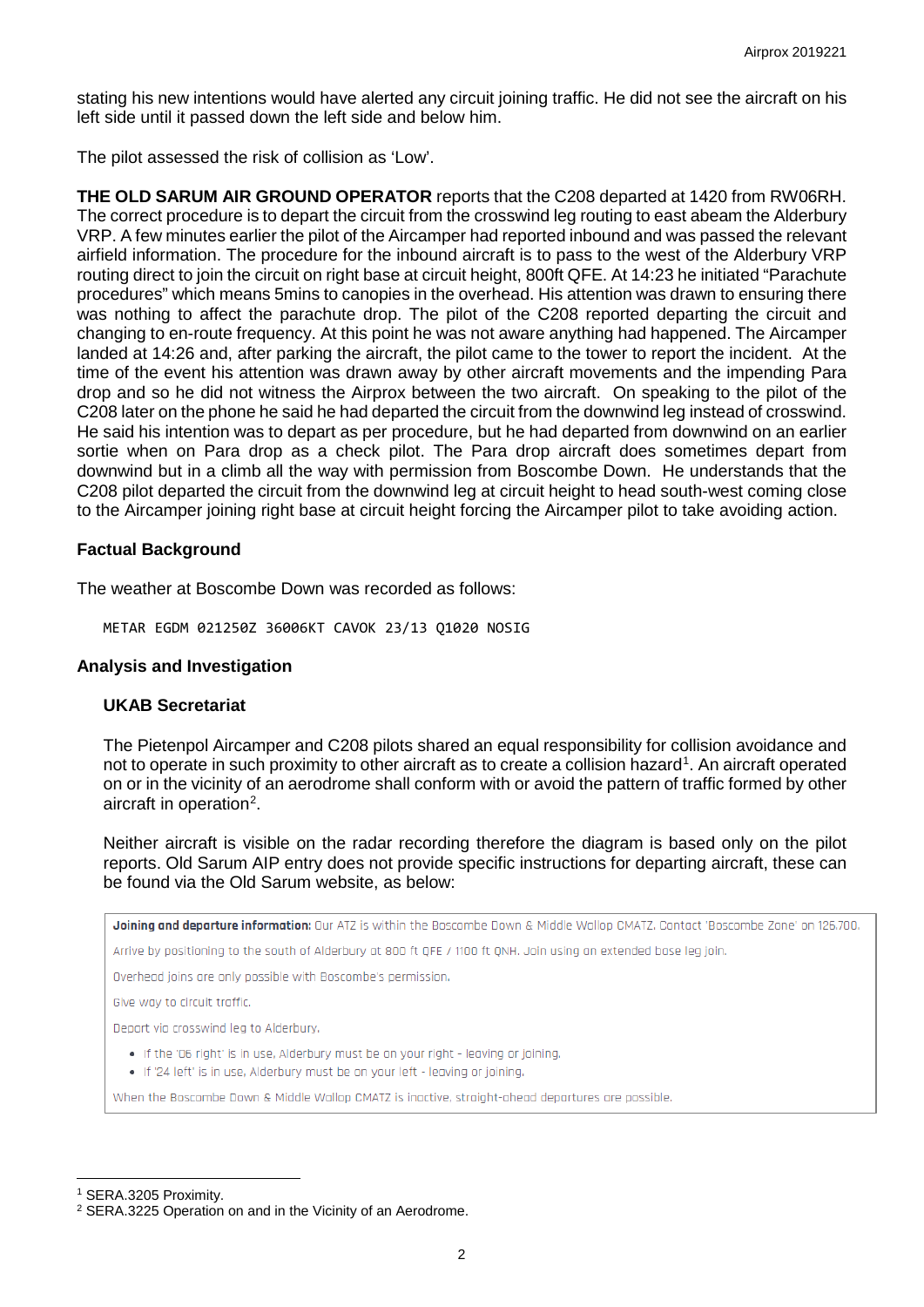## **Summary**

An Airprox was reported when an Aircamper and a C208 flew into proximity at Old Sarum Airfield at about 1420hrs on Friday 2<sup>nd</sup> of August 2019. Both pilots were operating under VFR in VMC and in receipt of an AGCS from Old Sarum.

## **PART B: SUMMARY OF THE BOARD'S DISCUSSIONS**

Information available consisted of reports from both pilots and a report from the air/ground operator involved. Relevant contributory factors mentioned during the Board's discussions are highlighted within the text in bold, with the numbers referring to the Contributory Factors table displayed in Part C.

The Board began by looking at the actions of the Pietenpol Aircamper pilot. He had flown the correct route to re-join the visual circuit as described on the Old Sarum website. He expected the C208 pilot to depart in accordance with the same guidance. Members surmised that, having seen the C208 downwind, the Pietenpol pilot may have thought this aircraft was departing from downwind and not routing to the Alderbury VRP **(CF7)**. The Pietenpol pilot was positioning himself to integrate behind the C208 downwind, when the departing C208 unexpectedly turned away from the Old Sarum visual circuit and towards the Pietenpol, whereby the Pietenpol pilot felt it necessary to turn steeply away to the right **(CF8)**.

Turning to the actions of the C208 pilot, members noted that the UK AIP entry for Old Sarum departure and arrival procedures is not unified with the Old Sarum website and other aviation publications **(CF1)**. This, combined with the C208 pilot having flown previously on a para-dropping sortie that would have departed downwind in the climb, probably resulted in the C208 pilot having an incorrect impression of the correct departure procedure for Old Sarum. The Board therefore resolved to recommend that Old Sarum review their AIP entry to ensure coherence with the Old Sarum website and proprietary flight guide information. Regardless, the C208 pilot had originally intended to depart with a right turn and had informed everyone of that; when he decided to alter his planned departure route and depart from downwind, the Board were clear that he should then have updated the A/G operator, and therefore the other aircraft on frequency. Had he done so, this would have ensured the Pietenpol pilot did not misidentify the departing aircraft as circuit traffic **(CF5&6)**. Notwithstanding that the UK AIP does not have the full information for departing aircraft, the information was available on the website and in other pilot planning publications that the C208 pilot should have had access to **(CF4)** as part of his pre-flight planning and it was his non-standard and non-communicated departure from these procedures that had set the conditions for the incident to occur **(CF3)**.

The Board then looked at the actions of the A/G operator. Members noted that the Aircraft were outside the ATZ when CPA occurred and therefore it would have been difficult for him to see the incident occurring. He was also busy with impending para-drop sorties, was not required to monitor the aircraft under the terms of his activities and can only pass information based on aircraft reports. The fact that the C208 pilot did not update his departure intentions meant that the A/G operator could not be expected to foresee the aircraft's route **(CF2)**.

Turning to the risk, members agreed that the C208 pilot did not see the Pietenpol until it passed him (or perhaps just before), but the Pietenpol pilot had seen the C208 well ahead in the downwind position and it was only when it turned towards him unannounced that he had to turn to avoid. Given that the Pietenpol pilot was continuously visual with the C208 and had achieved a reported 300-500m separation after his turn, the Board agreed that there had been no risk of collision, albeit the aircraft came closer than desirable due to the C208 pilot's non-standard routing and unexpected turn. Accordingly, the Board assessed the risk as Category C.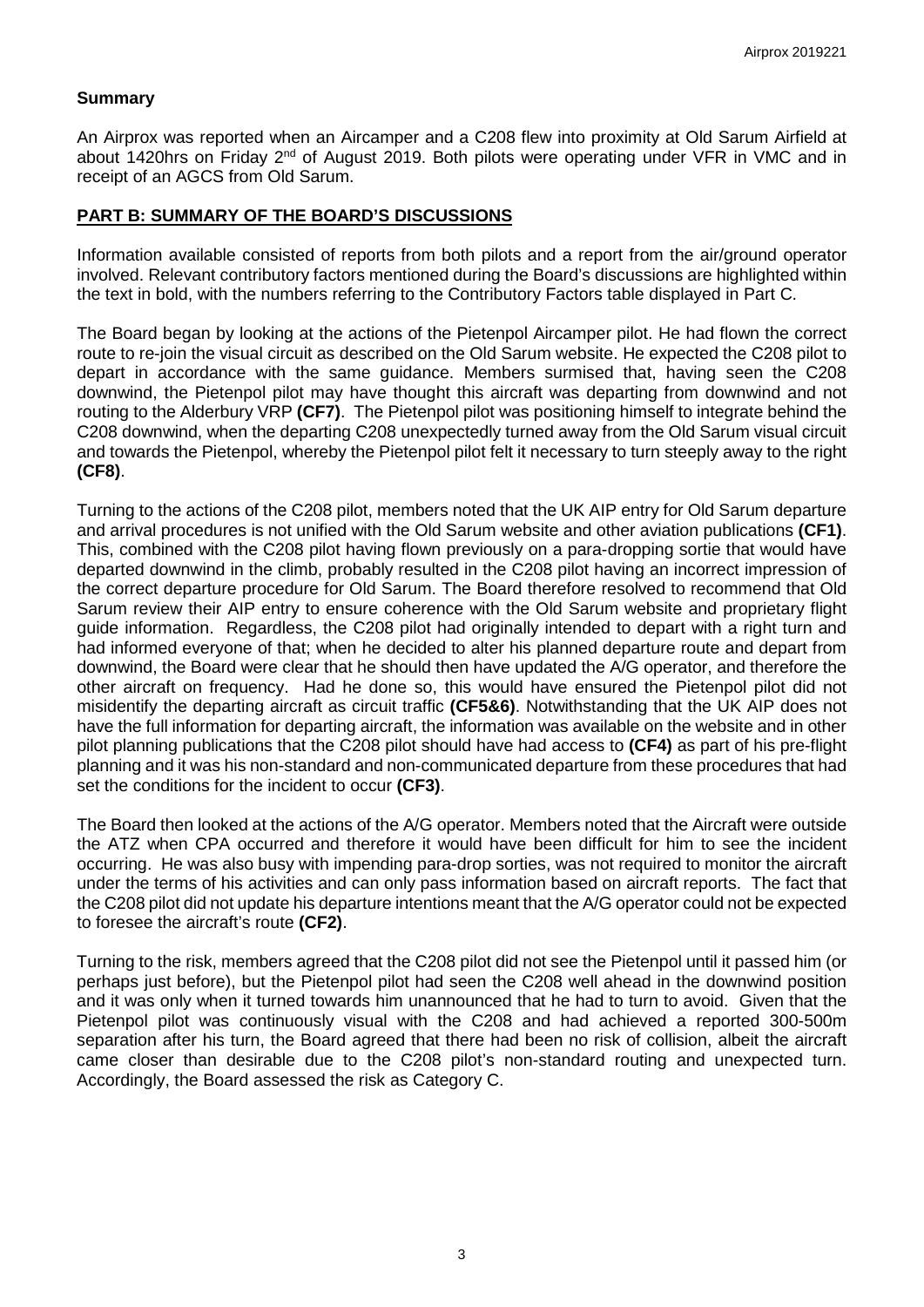# **PART C: ASSESSMENT OF CONTRIBUTORY FACTOR(S) AND RISK**

# Contributory Factor(s):

|           | 2019221                                                        |                                                 |                                                                  |
|-----------|----------------------------------------------------------------|-------------------------------------------------|------------------------------------------------------------------|
| <b>CF</b> | Factor                                                         | <b>Description</b>                              | Amplification                                                    |
|           | <b>Ground Elements</b>                                         |                                                 |                                                                  |
|           | • Regulations, Processes, Procedures and Compliance            |                                                 |                                                                  |
| 1         | Organisational                                                 | • Organisational Documentation and Publications | Inadequate regulations or procedures                             |
|           | • Situational Awareness and Action                             |                                                 |                                                                  |
| 2         | Contextual                                                     | • Situational Awareness and Sensory Events      | Not required to monitor the aircraft under the agreed<br>service |
|           | <b>Flight Elements</b>                                         |                                                 |                                                                  |
|           | • Regulations, Processes, Procedures and Compliance            |                                                 |                                                                  |
| 3         | <b>Human Factors</b>                                           | • Flight Crew ATM Procedure Deviation           | Regulations/procedures not complied with                         |
|           | <b>. Tactical Planning and Execution</b>                       |                                                 |                                                                  |
| 4         | Organisational                                                 | • Flight Planning Information Sources           | Inadequate planning material                                     |
| 5         | <b>Human Factors</b>                                           | • Action Performed Incorrectly                  | Incorrect or ineffective execution                               |
| 6         | <b>Human Factors</b>                                           | • Accuracy of Communication                     | Ineffective communication of intentions                          |
|           | • Situational Awareness of the Conflicting Aircraft and Action |                                                 |                                                                  |
| 7         | Contextual                                                     | • Situational Awareness and Sensory Events      | Generic, late, no or incorrect Situational Awareness             |
|           | • See and Avoid                                                |                                                 |                                                                  |
| 8         | <b>Human Factors</b>                                           | • Perception of Visual Information              | Pilot was concerned by the proximity of the other<br>aircraft    |

## Degree of Risk: C.

### Recommendation:

Old Sarum to review their AIP entry to ensure coherence with the Old Sarum website and proprietary flight guide information.

### Safety Barrier Assessment<sup>[3](#page-3-0)</sup>

In assessing the effectiveness of the safety barriers associated with this incident, the Board concluded that the key factors had been that:

### **Ground Elements:**

**Regulations, Processes, Procedures and Compliance** were assessed as **partially effective** because the Old Sarum UKAIP entry is not aligned with proprietary flight guides or the Old Sarum website for aircraft arrival and departing procedures.

## **Flight Elements:**

 $\overline{\phantom{a}}$ 

**Regulations, Processes, Procedures and Compliance** were assessed as **partially effective** because the C208 pilot did not follow the Old Sarum local procedures or inform the A/G operator that he was departing from downwind.

<span id="page-3-0"></span><sup>&</sup>lt;sup>3</sup> The UK Airprox Board scheme for assessing the Availability, Functionality and Effectiveness of safety barriers can be found on the [UKAB Website.](http://www.airproxboard.org.uk/Learn-more/Airprox-Barrier-Assessment/)